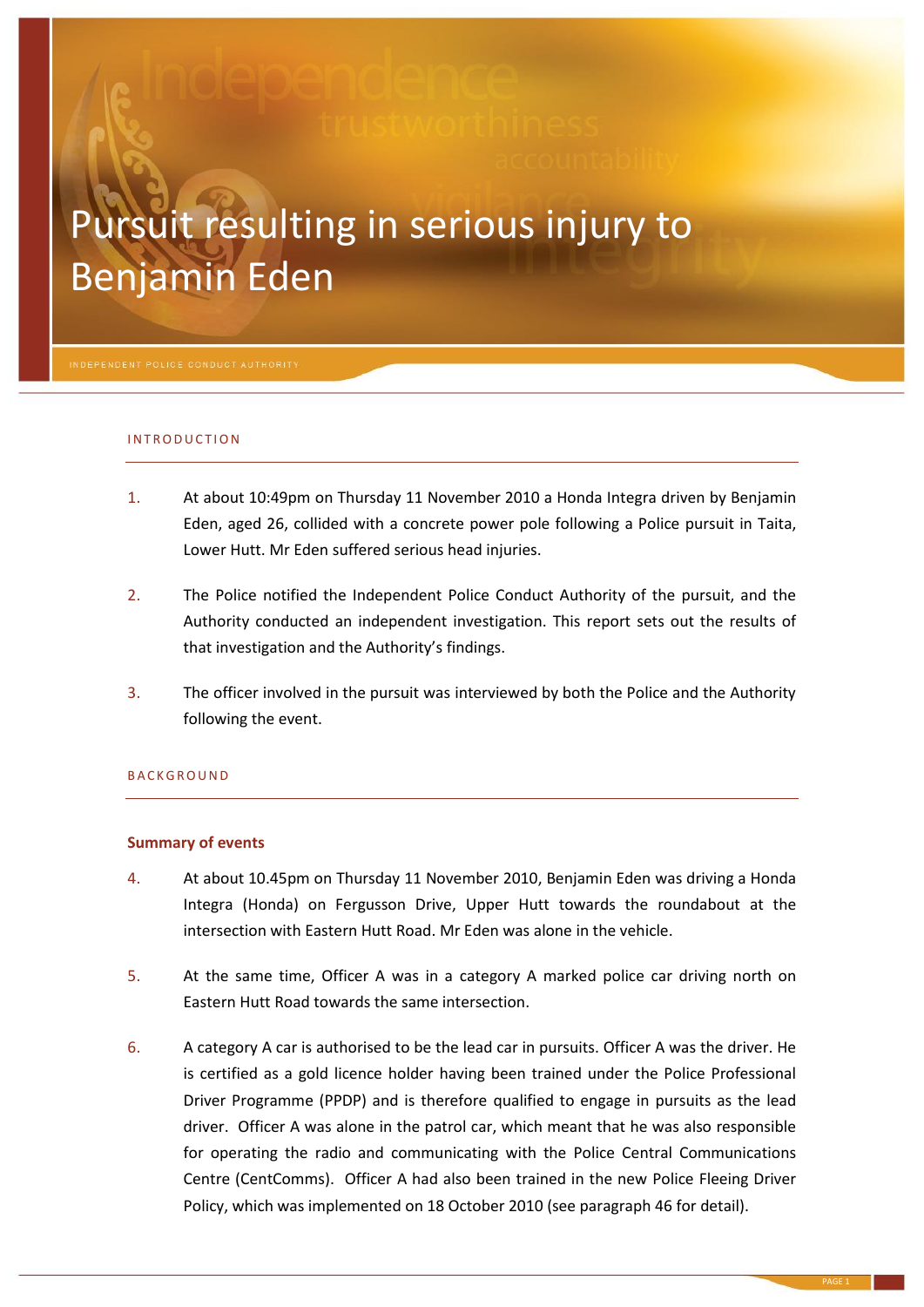- <span id="page-1-0"></span>7. Officer A saw the Honda driven by Mr Eden as he approached the roundabout at the junction of Eastern Hutt Road and Fergusson Drive. Officer A's attention was drawn to the Honda's loud exhaust noise and the speed at which it accelerated out of the roundabout.
- 8. Officer A did not recognise Mr Eden nor become aware of his identity until after the crash had occurred.
- <span id="page-1-1"></span>9. Mr Eden drove at high speed under the Silverstream Rail Bridge and along Eastern Hutt Road in the opposite direction to Officer A. In his later Police interview, Officer A stated: *"I would estimate he was doing 100kmph in a 80kmph area. I had already decided to catch up to him to carry out a turnover."* Officer A said that he did not know whether the driver knew there was a police car behind him. He accelerated to 120kph in an attempt to catch up with Mr Eden.
- 10. Officer A told the Authority that Mr Eden's manner of driving, together with the time of night, led him to suspect that Mr Eden may have been driving under the influence of alcohol.
- <span id="page-1-2"></span>11. Officer A had to go through the roundabout before he could follow the Honda. By the time he emerged from under the rail bridge he could see the Honda in the distance and estimated it was travelling at around 100kph.
- 12. Because of the curvature in the road and the distance between the two cars, Officer A could not use his radar device to obtain a speed reading. In his Authority interview, Officer A said *"(I) followed in excess of the speed limit to catch up to him, at that point I didn't activate my red and blue lights. I was using what I considered to be a tactical option to catch up to him."*
- 13. After following the Honda for about 2.5 kilometres, Officer A caught up to Mr Eden before the intersection of Eastern Hutt Road and Stokes Valley Road. Officer A closed to within 25 metres of the Honda and obtained its licence plate details. He estimated Mr Eden's speed as 90kph.
- <span id="page-1-4"></span>14. Officer A told the Authority said he was aware of a safe lay-by area just before the Stokes Valley Road intersection, where he intended to pull over Mr Eden. (See paragraphs [31](#page-3-0) and [32\)](#page-3-1). As the two cars approached the lay-by, Officer A activated his warning lights, siren and flashed his headlights to signal to Mr Eden that he was required to stop.
- <span id="page-1-3"></span>15. Mr Eden ignored the warning signals and drove past the lay-by area at about 90kph. Officer A was travelling at a similar speed.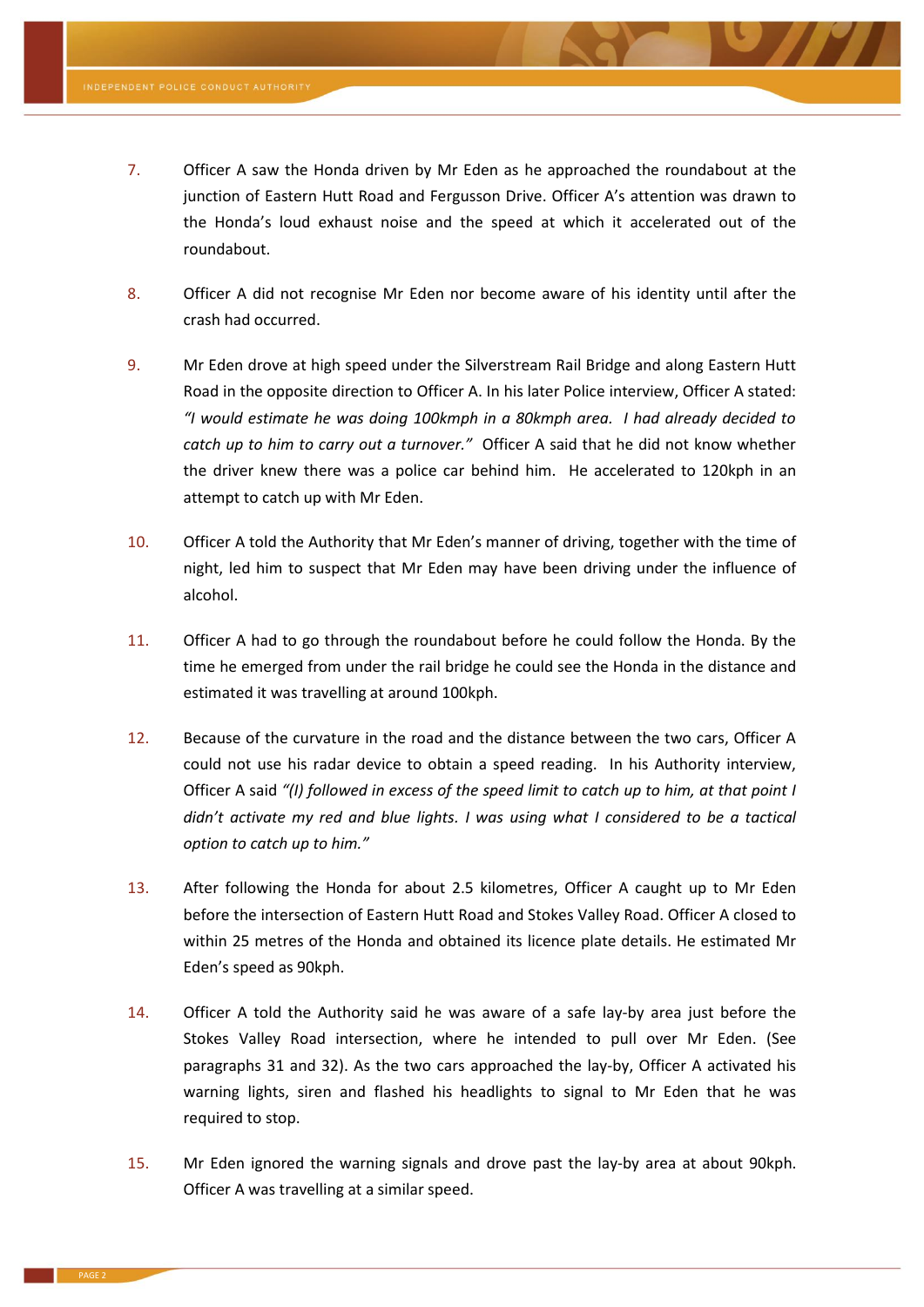

**RESULTING IN SERIOUS INJURY** 

- <span id="page-2-1"></span>17. Officer A concluded that Mr Eden was deliberately attempting to evade apprehension and at 10:48:16pm, as required under the Police fleeing driver policy (see paragraph [52\)](#page-7-0), Officer A notified CentComms: "*got a vehicle failing to stop".*
- <span id="page-2-0"></span>18. Police fleeing driver policy requires that once a pursuit has commenced, the communications centre dispatcher must give the warning, *"If there is any unjustified risk to any person you are to abandon pursuit immediately, acknowledge"*. The dispatcher immediately gave this warning and Officer A acknowledged it.
- 19. In the same transmission, Officer A also advised CentComms that he was a gold class driver in a category A vehicle, heading southbound on Eastern Hutt Road at 150kph, and he also provided the Honda's registration number.
- <span id="page-2-2"></span>20. As Officer A was providing the registration number, the dispatcher was joined by a supervisor, who assumed the role of 'pursuit controller' as required under the fleeing driver policy. The pursuit controller did not hear that the pursuit speed had reached 150kph (for more on the roles of dispatcher and pursuit controller see paragraphs [57](#page-8-0) an[d 58\)](#page-8-1).
- <span id="page-2-3"></span>21. By this time Mr Eden was driving through the roundabout at the intersection with High Street. Officer A was driving at 150kph, and was not gaining on Mr Eden. The speed limit on Eastern Hutt Road changes from 80kph to 70kph approximately 100 metres before this roundabout.
- <span id="page-2-4"></span>22. Officer A told the Authority he assessed the risks in continuing the pursuit at this point, noting there was no traffic on the road ahead; the road was dry, straight and well sealed; and there was no concern about Mr Eden's manner of driving other than his speed. Officer A decided Mr Eden's speed was not excessive in the circumstances and concluded there were no undue risks in continuing the pursuit.
- 23. About 550 metres further along Eastern Hutt Road, just south of the Pomare train station, the speed limit changes from 70kph to 50kph. The road bends twice, to the left and then to the right.
- <span id="page-2-5"></span>24. Officer A was driving past Pomare train station when he lost sight of the Honda as it entered the corners. Officer A told the Authority he had already decided to abandon the pursuit if he could no longer see Mr Eden's car after he had negotiated the bends (see paragrap[h 54\)](#page-7-1).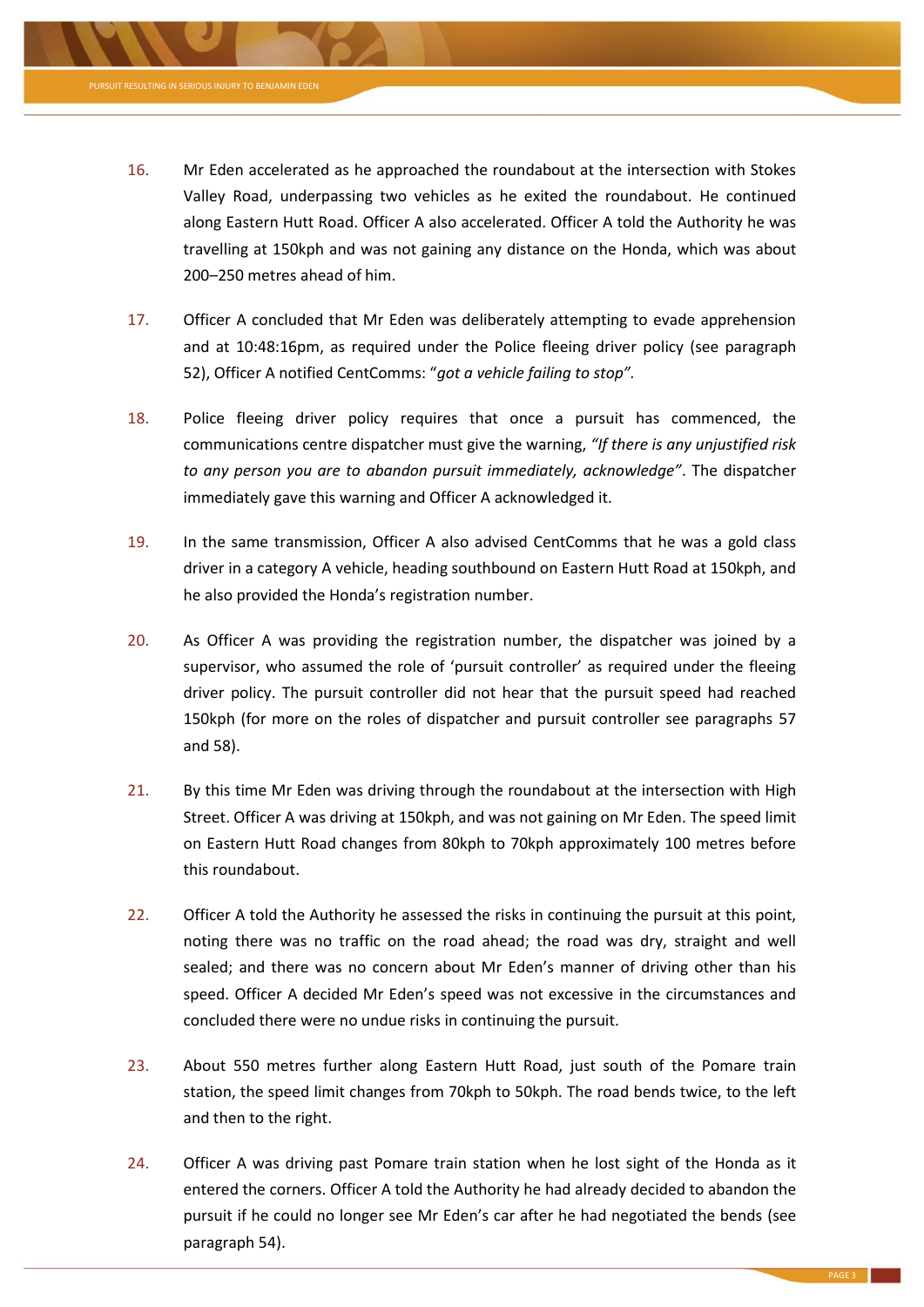- <span id="page-3-3"></span>25. The dispatcher asked Officer A for the speed limit on Eastern Hutt Road. Officer A did not answer this question; he later said in interview with the Authority, that he did not hear it (see paragraph [26\)](#page-3-2). Officer A instead advised CentComms that: "*No other vehicles on the road. Speed 140, approaching Eldon Grove".* The dispatcher did not prompt Officer A for the speed limit again, but asked him for the original reason for the pursuit. Officer A did not answer this question as by then he had come across the crash scene. He instead advised the dispatcher that the: "*vehicle has crashed. It's near the intersection of Eldon Grove*".
- <span id="page-3-2"></span>26. When asked in Police interview why did he not answer the dispatcher's speed limit query; Officer A said that he did not hear the dispatcher ask for the speed limit because: *"…at the time I believe I was negotiating the left turn at the High Street / Eastern Hutt Road roundabout and had put my microphone down so to use both hands on the steering wheel."* The police vehicle driven by Officer A was not fitted with hands-free technology.
- 27. Shortly after exiting the second bend in the road, Mr Eden lost control of the Honda and collided with a concrete power pole.
- 28. When Officer A arrived on the scene he immediately got out of his patrol car to give assistance to Mr Eden. When he ascertained that Mr Eden was seriously injured, he radioed CentComms requesting urgent medical assistance.
- 29. Officer A had followed the Honda at speed for a distance of 4.5 kilometres. CentComms was aware of the pursuit for the last two kilometres. The radio transmission lasted about one minute and four seconds.

#### **Environment**

- 30. On the evening of the crash, the weather was fine and the roads were dry. Visibility was good as the road was lit by street lights.
- <span id="page-3-0"></span>31. The nature of the road was open and flowing with single lanes in each direction. In places along Eastern Hutt Road the lanes are separated by a median barrier. There was minimal traffic; Officer A encountered three cars, two at the intersection with Stokes Valley Road and one that had stopped on the roundabout at the intersection with High Street.
- <span id="page-3-1"></span>32. The area through which the urgent duty driving and pursuit took place is largely free of residential and industrial buildings, and other than the intersections with Stokes Valley Road and High Street has only one feeder road. For the majority of the pursuit Eastern Hutt Road is bordered by the Hutt River on one side and bush land on the other. Between the intersections of Stokes Valley Road and High Street, Eastern Hutt Road is double-laned with a substantial median barrier.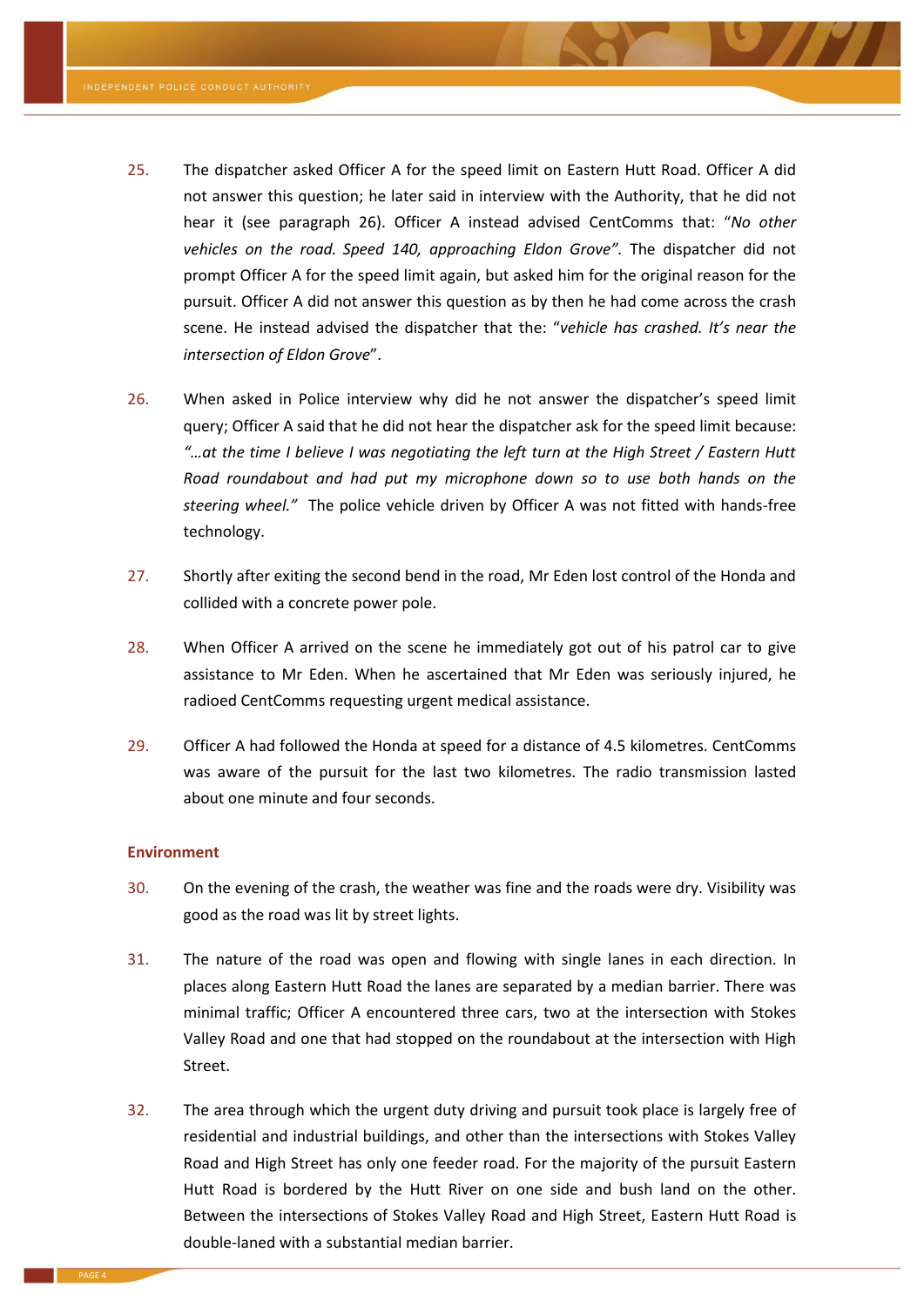

# **Police crash analysis**

33. The crash analysis investigator concluded there were two causative factors resulting in Mr Eden losing control of the Honda. The primary contributor was speed, with Mr Eden driving at between 100-110kph in a 50kph speed limit zone. The crash investigator also identified a minor fault with the Honda's suspension which would have been exaggerated while driving at high speeds and made cornering more difficult.

# **Benjamin Eden**

- 34. At the time of the pursuit Mr Eden's licence was suspended for three months due to excessive demerit points.
- 35. Mr Eden was charged with dangerous driving, failing to stop for red and blue flashing lights and driving whilst his licence was suspended. On 9 September 2011 Mr Eden pleaded guilty and was convicted and sentenced on these charges.
- 36. Mr Eden sustained severe injuries as a result of the crash.

# **Toxicology**

- 37. There was no evidence of alcohol in the sample of blood taken from Mr Eden on his arrival at Wellington Hospital.
- 38. Officer A was breath tested immediately after the incident and returned a negative result.

# LAWS AND POLICIES

# **Urgent duty driving**

# *Definition*

- <span id="page-4-0"></span>39. Urgent duty driving is defined as occurring when:
	- *"…an officer on duty is either*
		- *responding to a critical incident*
		- *apprehending an offender for a traffic or criminal offence*
		- *engaged in a pursuit; or*
		- *engaged in activities approved by the commissioner in writing*

*and to comply with traffic rules and regulations would prevent the execution of that duty* [emphasis in original]*.*"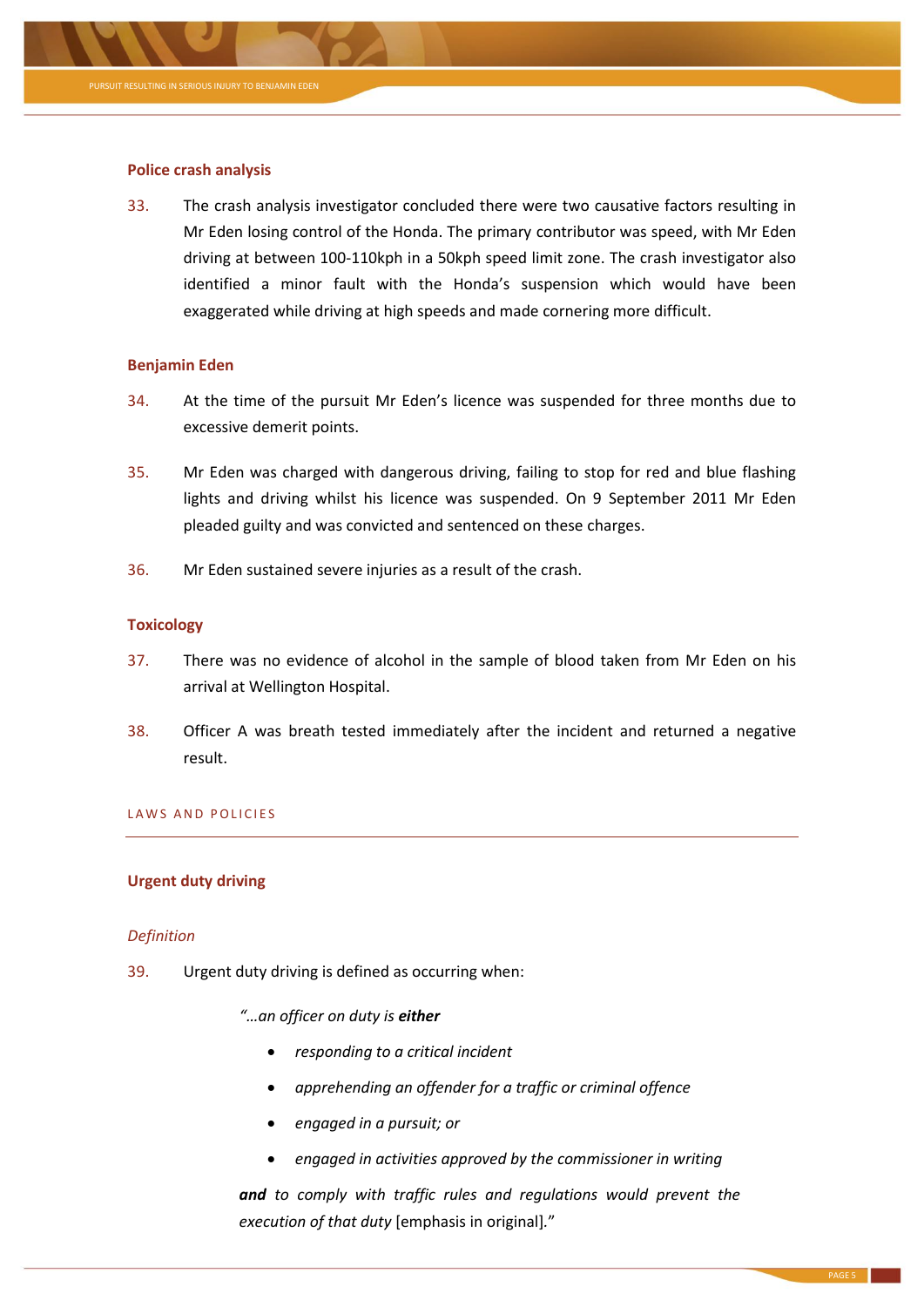<span id="page-5-0"></span>40. Critical incidents include situations involving (i) force or the threat of force, (ii) any person facing the risk of serious harm, or (iii) officers responding to people in the act of committing a crime.

# *Overriding principle*

- <span id="page-5-4"></span>41. Under the Police urgent duty driving policy, the overriding principle is: "*No duty is so urgent that it requires the public or police to be placed at unjustified risk.*"
- <span id="page-5-3"></span>42. When deciding whether it is appropriate to commence or continue urgent duty driving, an officer must consider the following factors:
	- *"time of the incident – is it in progress?*
	- *nature and seriousness of the incident*
	- *proximity of other units to the incident*
	- *environment e.g. weather, traffic volume, road type, speed limit and pedestrians etc*
	- *driver classification and vehicle classification*
	- *whether warning devices are activated or a "silent approach" is being used* [emphasis in original]*."*

### *Warning Devices*

- <span id="page-5-1"></span>43. The policy states that Police must use flashing lights and sirens at all time (continuously) unless a "silent approach" is tactically appropriate and can be used safely.
- <span id="page-5-2"></span>44. A silent approach involves reducing speed and turning off sirens when in close proximity to critical incidents.

#### **Legislative authority for pursuits**

45. Under the Land Transport Act 1998, the Police are empowered to stop vehicles for traffic enforcement purposes. Under the Crimes Act 1961, the Police are empowered to stop vehicles in order to conduct a statutory search or when there are reasonable grounds to believe that an occupant of the vehicle is unlawfully at large or has committed an offence punishable by imprisonment. Where such a vehicle fails to stop, the Police may begin a pursuit.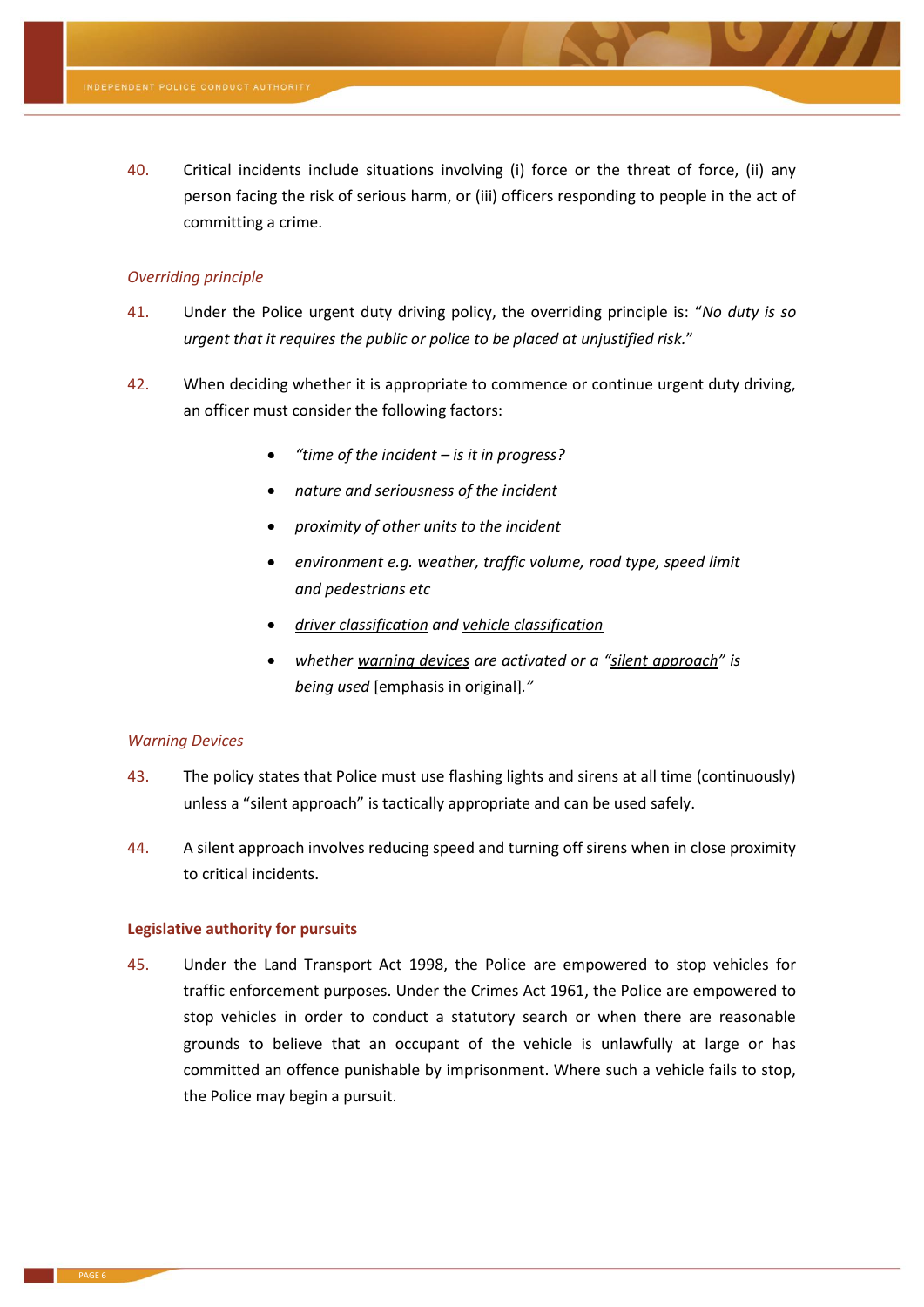

# **Fleeing driver policy**

#### *New policy*

<span id="page-6-0"></span>46. On 18 October 2010, Police replaced the pursuit policy with the fleeing driver policy. The policy addresses *"the conduct and management of how Police pursue fleeing drivers".*

# *Definition*

<span id="page-6-1"></span>47. Under the policy, a fleeing driver incident occurs when (i) the driver of a vehicle has been signalled by police to stop, (ii) the driver fails to stop and attempts to evade apprehension, and (iii) police take action to apprehend the driver. The police tactic to apprehend is referred to as a pursuit.

# *Overriding principle*

48. Under the Police fleeing driver policy, the overriding principle for conduct and management of pursuits is: *"Public and staff safety takes precedence over the immediate apprehension of the offender."*

#### *Risk assessment*

- 49. Under the Police fleeing driver policy, the pursuing officer[s] must carry out a risk assessment **both prior to initiation and during a pursuit** (emphasis added). The policy states that *"assessing the risks must be a continuous process until the pursuit is resolved or abandoned."* The officers involved in the pursuit must provide situation reports to the pursuit controller in a timely manner to enable the pursuit controller to make an independent assessment of the risks and manage the pursuit, including whether to direct the abandonment of the pursuit.
- 50. The assessment must be based on the following: consideration of the speed limit and manner of driving by the offending vehicle; identity and other characteristics of the occupants of the offending vehicle; weather conditions; the environment, including the location, road type and potential hazards; traffic conditions, including vehicle and pedestrian as well as time of day; and capabilities of the police driver and vehicle. The pursuing officers and the pursuit controller must then use the risk assessment factors to "…*determine whether the need to immediately apprehend the fleeing offender is outweighed by the potential risks of a pursuit to:*
	- *the public*
	- *the occupants of the pursued vehicle*
	- *Police."*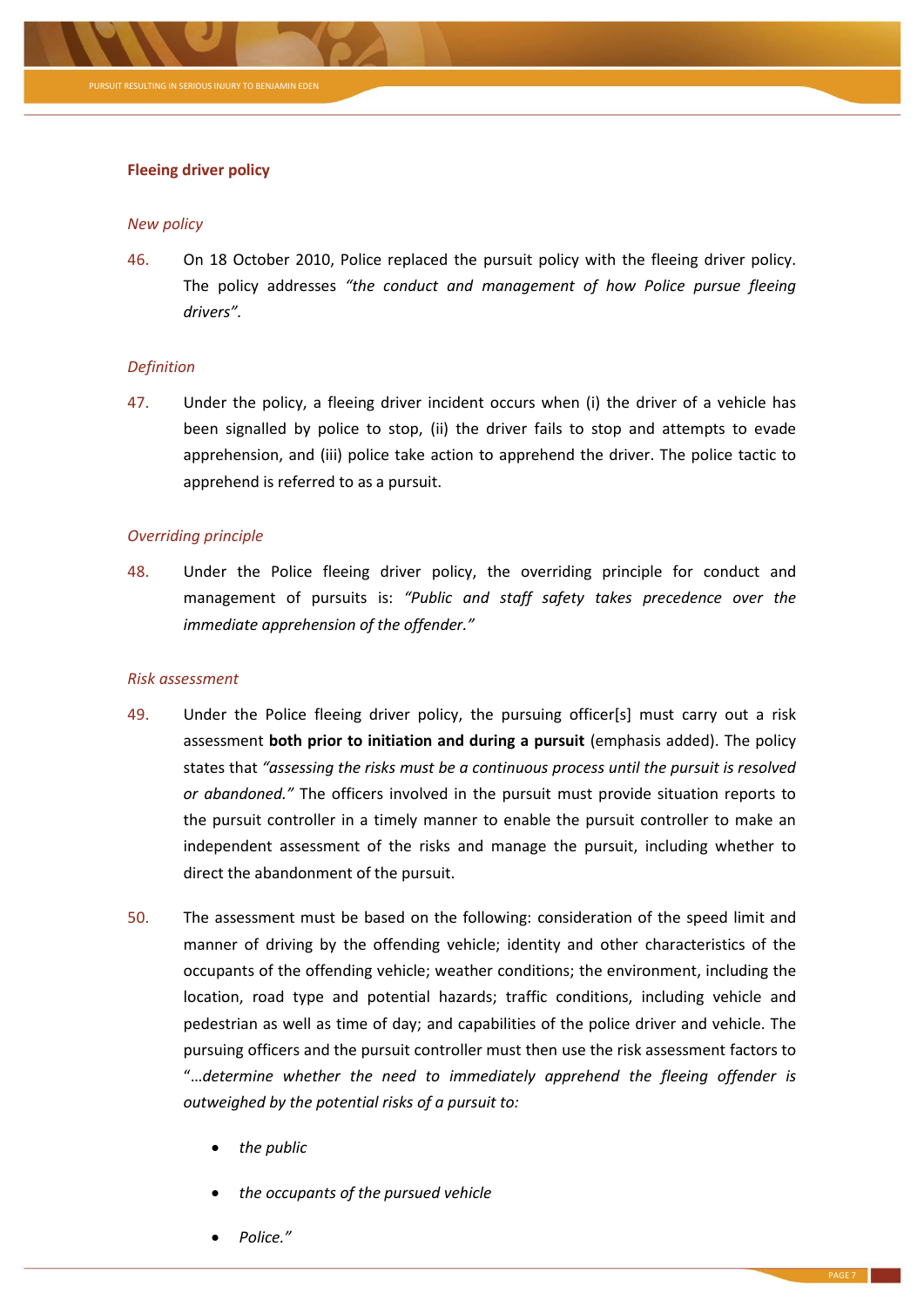51. The policy instructs that if there is no need to immediately apprehend the fleeing driver, or the risks are too great, a pursuit must **not** be initiated, or should be abandoned (emphasis in Police policy).

#### *Communication requirements*

<span id="page-7-0"></span>52. When a pursuit commences, the communications centre must be notified. The communications centre must provide the warning referred to in paragraph [18,](#page-2-0) which the pursuing officer[s] must acknowledge. The pursuing officer[s] must provide information about their location and direction of travel. The communications centre must prompt for information about the reason for the pursuit, vehicle description, driving speed and posted speed limit, road and traffic conditions, weather, the offender's manner of driving and identity, and the police driver and vehicle classifications as well as confirmation that warning devices are activated on the police car.

#### *Abandonment*

- 53. A pursuit must be abandoned if at any stage the risks to safety outweigh the immediate need to apprehend the offender. The police driver, passenger (if senior in rank or service) and the pursuit controller are all authorised to abandon pursuit. The pursuit controller must then give the direct order: "*All units, [Comms Centre] Alpha, abandon pursuit now. I say again, all units abandon pursuit now*."
- <span id="page-7-1"></span>54. The policy states that: "*A pursuit must be abandoned when any of the following criteria apply:*
	- *an offender's identity becomes known and apprehension can be effected later, so long as there is no immediate threat to public or staff safety or the fleeing vehicle's locations is no longer known*
	- *the distance between the primary unit and the offending vehicle is such, that in order for the Police vehicle to catch up to it, the speed involved creates an additional risk, and Police no longer has the ability to warn road users of the fleeing vehicle*
	- *if a person is injured during the pursuit and there is no other unit available to render assistance*
	- *there is a sustained loss of contact between the primary and / or secondary units with Comms, or the units fail to provide critical information to Comms in a timely manner*
	- *when the siren and / or warning lights fail to operate*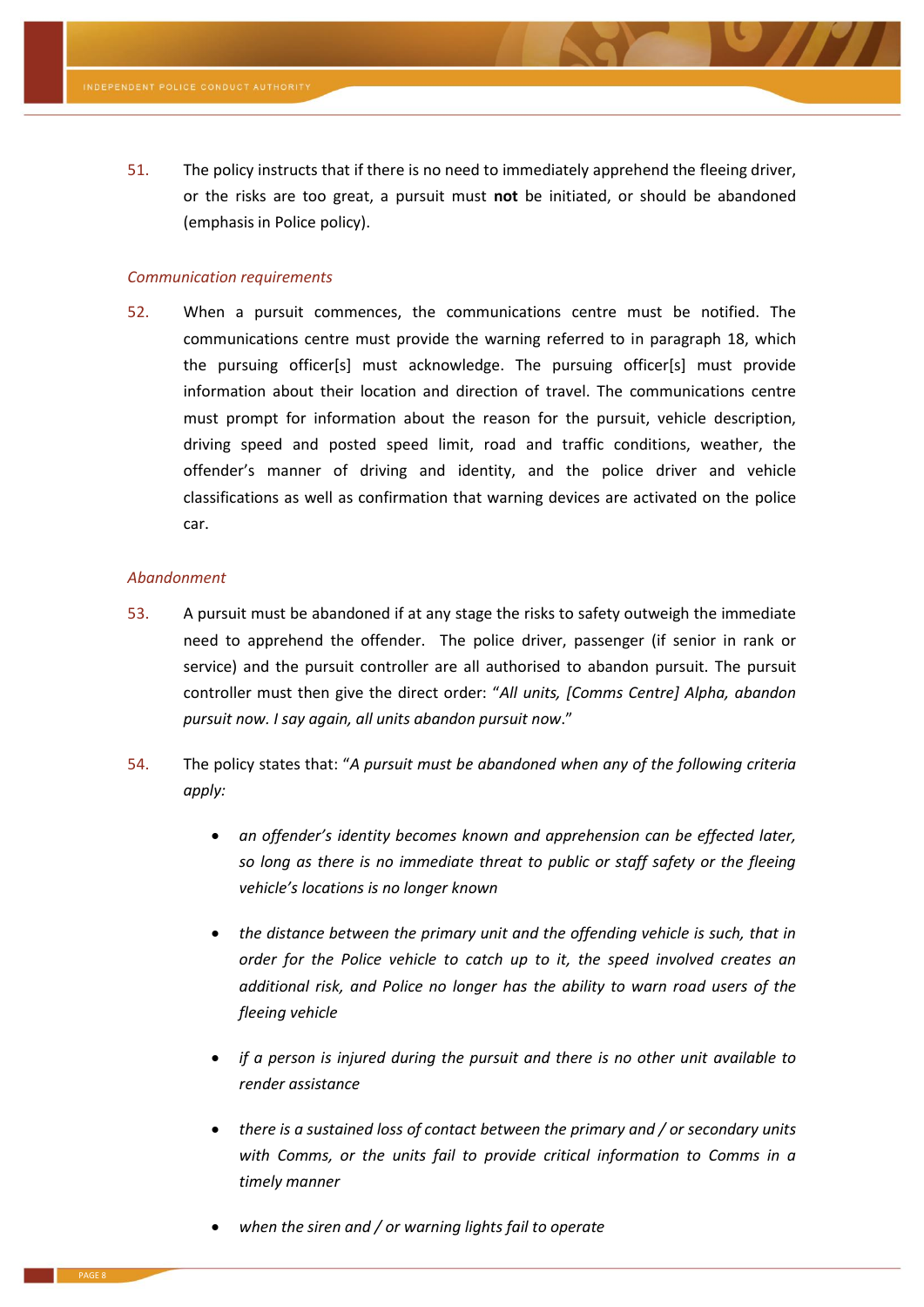

- *any risk assessment criteria conditions change, such as an increase in traffic volumes or weather or road conditions, that mean the risks of continuing with the pursuit outweighs the need for immediate apprehension of the fleeing driver."*
- 55. The policy sets out the steps that must be carried out following a decision to abandon a pursuit:

| <b>Step</b>    | <b>Action</b>                                               |
|----------------|-------------------------------------------------------------|
|                | Acknowledge the direction to abandon pursuit, or advise the |
|                | pursuit controller that the pursuit has been abandoned.     |
|                | Immediately reduce speed to increase the distance between   |
|                | the fleeing vehicle and their own                           |
|                | Deactivate warning devices once below the speed limit       |
| $\overline{4}$ | Stop as soon as it is safe to do so                         |
| -5             | Report abandonment to the pursuit controller, confirming    |
|                | that they are stationary and giving their position.         |
| 6              | Undertake a search phase if authorised by the pursuit       |
|                | controller.                                                 |

# *Roles and responsibilities*

- 56. Under the policy, the driver of a police vehicle has primary responsibility for the initiation, continuation and conduct of a pursuit. The driver must comply with relevant legislation, ensure lights and siren are activated, drive in a manner that prioritises public and police safety, continue to undertake risk assessments throughout the pursuit, maintain constant communication with the communications centre, comply with all directions from the pursuit controller (i.e the shift commander at the police communications centre), and comply with all directions from a police passenger if the passenger is senior in rank or service.
- <span id="page-8-0"></span>57. The dispatcher at the police communications centre must advise the pursuit controller that a pursuit has commenced, maintain radio communications with staff involved in the pursuit, give the safety reminder referred to in paragraph [18,](#page-2-0) and communicate instructions from the pursuit controller.
- <span id="page-8-1"></span>58. The pursuit controller is responsible for supervising the pursuit and coordinating the overall police response, and for selecting and implementing appropriate tactics. When a shift commander is unavailable, a communications centre team leader may take over as pursuit controller.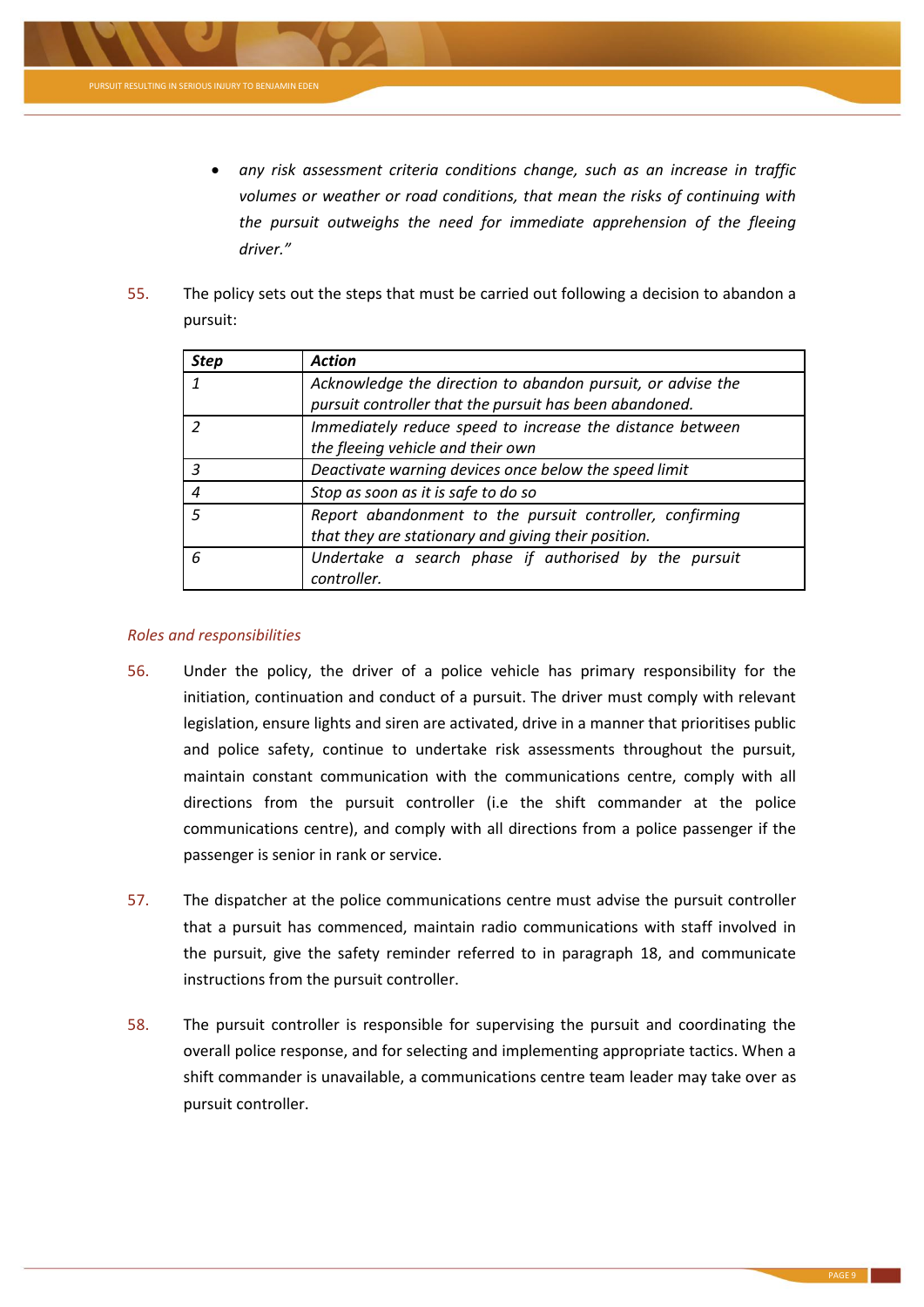#### THE AUTHORITY'S FINDINGS

#### **ISSUE 1: OFFICER A'S ACTIONS PRIOR TO THE PURSUIT**

#### *Background*

- 59. Prior to the pursuit, Officer A drove in excess of the speed limit without his warning devices activated, between the Silverstream rail bridge on Eastern Hutt Road and the roundabout at the corner of Stokes Valley Road: a distance of about 2.2 kilometres.
- 60. During this time, Officer A had not signalled to Mr Eden that he was required to stop. Officer A was therefore not in pursuit of Mr Eden (see definition of pursuit at paragraph [47\)](#page-6-1).
- 61. Officer A has stated that he was driving at speed as a *"tactical option"* to try to catch up with Mr Eden to clarify whether or not Mr Eden was in fact exceeding the speed limit. Police policy does not authorise such a tactical option.
- 62. The Police urgent driving policy only permits a police driver to drive at speed in certain prescribed circumstances (see paragraphs [39](#page-4-0)[-40\)](#page-5-0) with warning devices activated at all times (see paragraph [43\)](#page-5-1) unless a silent approach is tactically appropriate (see paragraph [44\)](#page-5-2).
- 63. The Authority has considered whether Officer A complied with the urgent driving policy when he followed Mr Eden at speed for 2.2 kilometres before the pursuit commenced.

#### **Was Officer A justified in commencing urgent duty driving?**

- 64. Officer A holds a gold classification under the PPDP and is qualified to conduct urgent duty driving.
- 65. Police policy permits urgent duty driving when an officer would be prevented from "*responding to a critical incident*" or "*apprehending an offender for a traffic or criminal offence*" if they were required to comply with the traffic rules and regulations. (see paragraphs [39](#page-4-0) and [40\)](#page-5-0).
- 66. Officer A engaged in urgent duty driving because he suspected that Mr Eden was driving in excess of the speed limit, and that he may be driving under the influence of alcohol. In order to verify this, Officer A drove in excess of the speed limit to catch up with, and stop, Mr Eden (see paragraph [7](#page-1-0) an[d 9\)](#page-1-1).
- 67. In driving in the manner that he did, Officer A was *"apprehending an offender for a traffic offence".*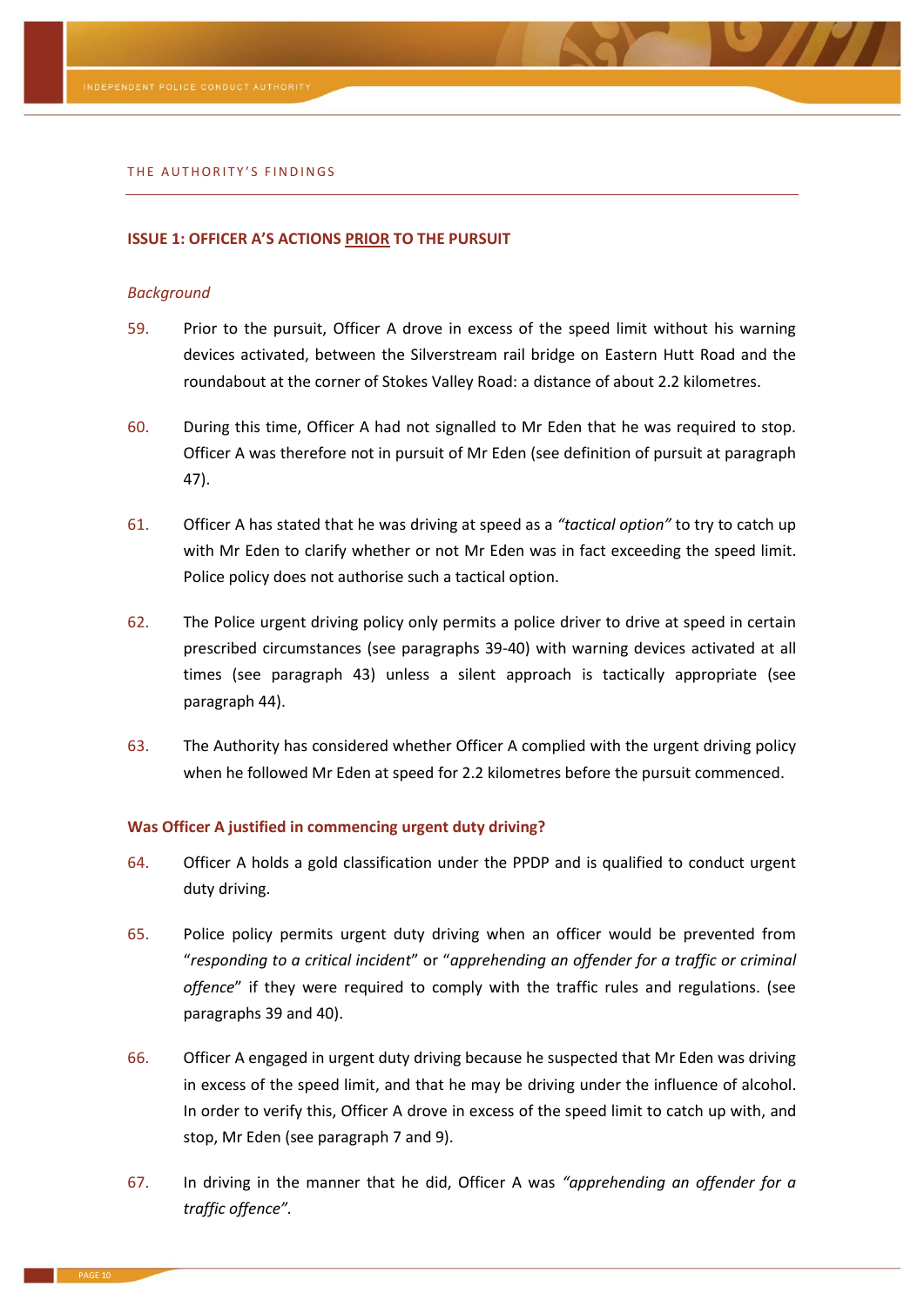

- 68. In addition, Police policy states that when deciding whether it is appropriate to commence urgent duty driving, an officer must consider, amongst other things, the "*environment*" and the "*nature and seriousness of the incident*" (see paragraph [42\)](#page-5-3). The overriding factor being that no duty is so urgent that it requires the public or police to be place at unjustified risk (see paragraph [41\)](#page-5-4).
- <span id="page-10-0"></span>69. At the time he commenced urgent duty driving, Officer A:
	- did not know the identity of the driver of the Honda;
	- suspected that the Honda was being driven in excess of the speed limit (100 kph in a 80kph zone); and
	- suspected that the driver of the Honda may also have been under the influence of alcohol.
- <span id="page-10-1"></span>70. In terms of the environment, Officer A noted:
	- that the weather was clear and dry;
	- noted that the road was in good condition and was well lit;
	- there was very little other traffic and only one feeder road; and
	- the area was largely free from residential or industrial buildings.
- 71. In the Authority's view the circumstances were such that benefit of engaging in urgent duty driving to apprehend Mr Eden outweighed the risks to the public.

# **FINDING**

Officer A was justified under Police policy in undertaking urgent duty driving.

# **Did Officer A comply with the urgent duty driving policy?**

- 72. The Authority also considered whether Officer A complied with the urgent duty driving policy.
- 73. Police policy requires that warning devices are to be activated *"continuously"* during urgent duty driving. The only exception to this rule is when a *"silent approach"* is tactically appropriate. A silent approach involves reducing speeds and turning off sirens when in close proximity to a critical incident (see paragraphs [43](#page-5-1) and [44\)](#page-5-2). Police urgent duty driving policy contains an explanation of when a silent approach may be required, stating: *"Sirens and engine noise may alert and offender or aggravate a situation. e.g. when approaching the scene of a crime in progress or report of a suicidal person."*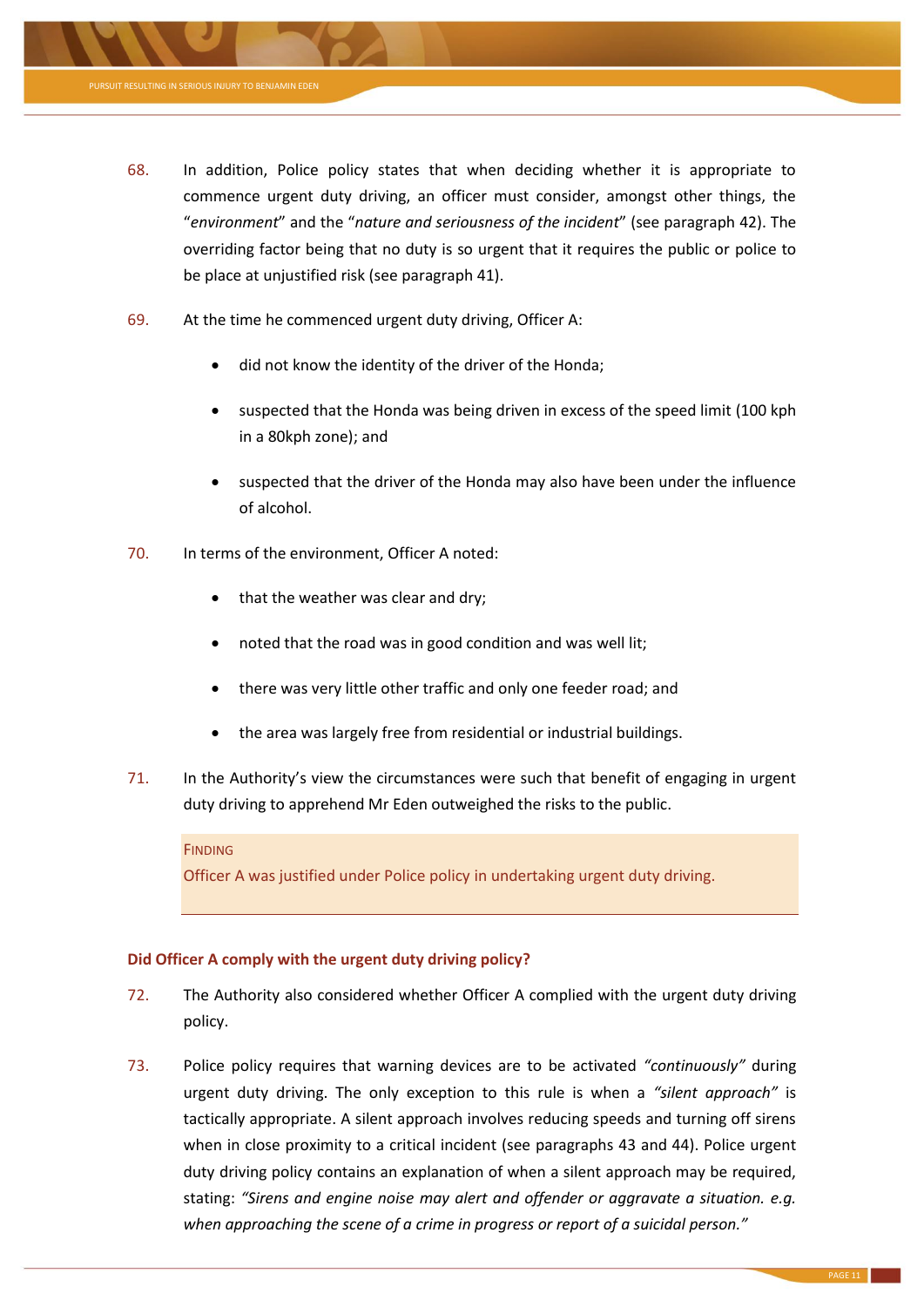- 74. The Authority finds that the incident involving Mr Eden was not a "critical incident" as defined in, or anticipated by, the urgent duty driving policy. Officer A's use of a silent approach as a *"tactical option"* to catch up to Mr Eden was not compliant with Police policy.
- 75. Officer A should have activated his lights and siren when driving at 120kph in an 80kph speed zone.

#### **FINDING**

By failing to activate his warning devices while engaged in urgent duty driving, Officer A did not comply with Police policy.

#### **ISSUE 2: OFFICER A'S ACTIONS DURING THE PURSUIT**

#### **Was Officer A justified in commencing the pursuit?**

- 76. Officer A and his marked patrol car were appropriately classified to engage in pursuits under the PPDP.
- 77. Mr Eden was signalled to stop under section 114 of the Land Transport Act 1998. Because he failed to stop, Officer A had the authority to commence a pursuit.
- 78. The reaction of Mr Eden, once he became aware of the signal to stop on Eastern Hutt Road, was to rapidly accelerate and underpass two vehicles on a roundabout.
- 79. Officer A carried out a risk assessment prior to the pursuit as required by policy, and considered that the risk was low. The risk factors were largely identical to the moment when he commenced urgent duty driving (see paragraphs [69](#page-10-0) and [70\)](#page-10-1). Two additional factors were taken into consideration by Officer A:
	- Officer A had obtained the Honda's licence plate details, however the identity of the driver still remained unknown to police; and
	- Mr Eden had underpassed two vehicles at high speed on a roundabout at an intersection.

#### **FINDINGS**

Officer A complied with the law and with Police policy in commencing the pursuit.

The officer considered the relevant risk factors and formed the view that the immediate need to apprehend the offender outweighed the risks.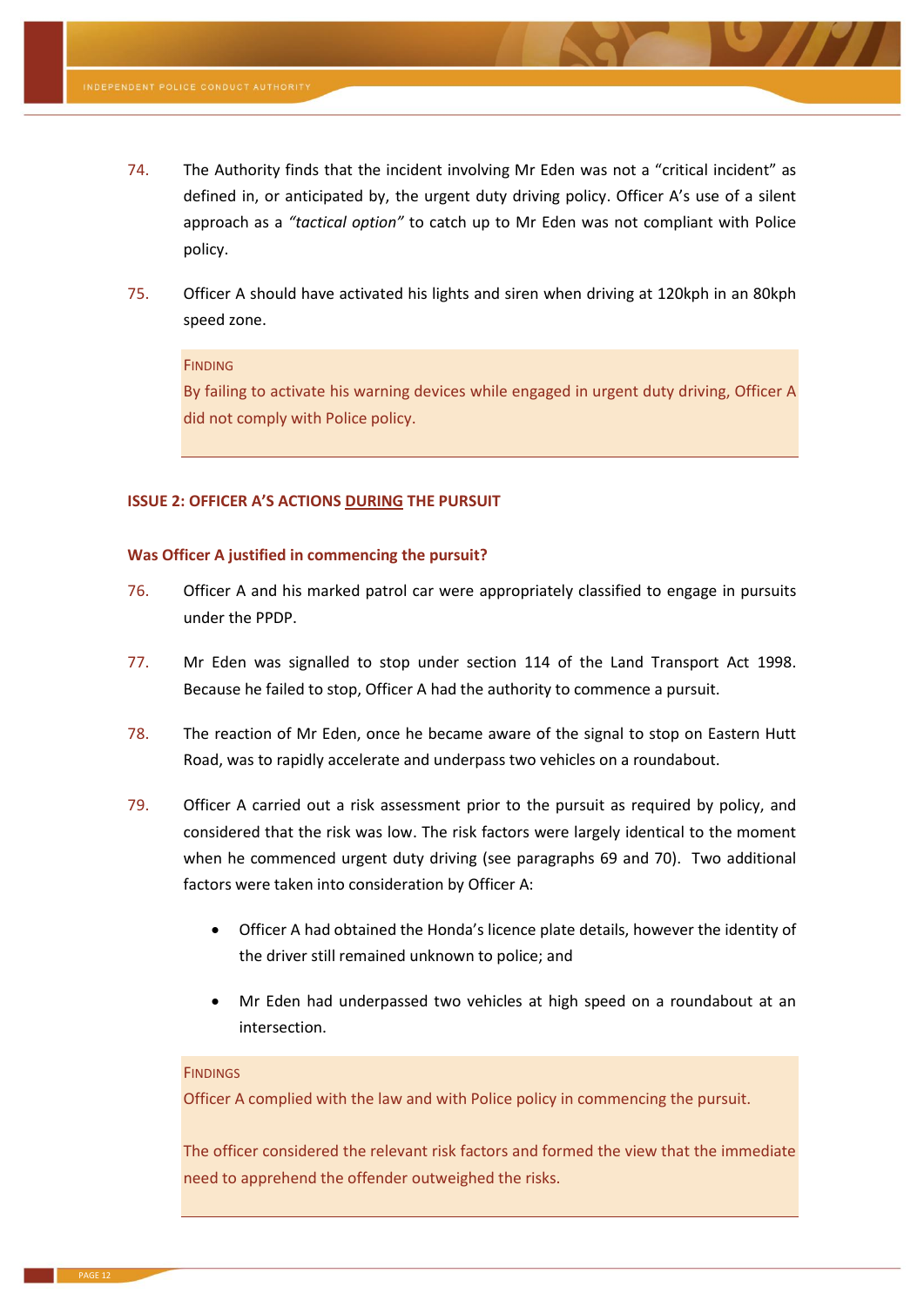

# **Communication**

- 80. Officer A did not notify CentComms until he considered that he was in fact in pursuit, rather than engaged in urgent duty driving (see paragraphs [11,](#page-1-2) [15](#page-1-3) and [17\)](#page-2-1).
- 81. Officer A advised CentComms he was in pursuit when Mr Eden failed to stop at the layby area to the north of the Stokes Valley Road intersection (see paragraphs [15](#page-1-3) and [17\)](#page-2-1). Officer A had at that stage followed Mr Eden at speed for approximately 2.5 kilometres.
- 82. The dispatcher gave Officer A the safety warning required under the fleeing driver policy and Officer A acknowledged the warning. He also provided his licence and car classification; direction of travel; speed and the registration number of the Honda (see paragraphs [18](#page-2-0) - [20\)](#page-2-2).
- 83. From this point until the crash occurred, a period of just over 1 minute, there was good communication between Officer A and the dispatcher.
- 84. The dispatcher then requested Officer A to advise of the speed limit on Eastern Hutt Road. Officer A did not respond to this question and the dispatcher did not prompt him for a response. However, Officer A did provide a further update on traffic conditions, his speed (140kph) and direction of travel (see paragraphs [25](#page-3-3) and [26\)](#page-3-2).The Authority accepts Officer A's explanation that he did not hear the dispatcher's question about the posted speed limit because he was putting down the radio to concentrate on his driving (paragraph [26\)](#page-3-2).
- 85. The dispatcher then sought further information from Officer A, by requesting the original reason for the pursuit. Officer A did not respond to this question, but instead informed the dispatcher that the Honda had crashed at the intersection with Eldon Grove (see paragraph [25\)](#page-3-3).
- 86. Officer A was driving at a speed of 140kph in a 70kph zone. If he had informed CentComms of the speed limit it would have allowed a more accurate risk assessment of the pursuit. Reporting the speed limit is a new requirement under the fleeing driving policy. Officer A had been trained in the new policy, which had been in place for three weeks at the time of this pursuit.
- 87. The Authority is of the view that it would have been desirable for the dispatcher to further prompt Officer A when information was not initially forthcoming. However the Authority accepts that in the circumstances there was little opportunity for further prompting on risk factors.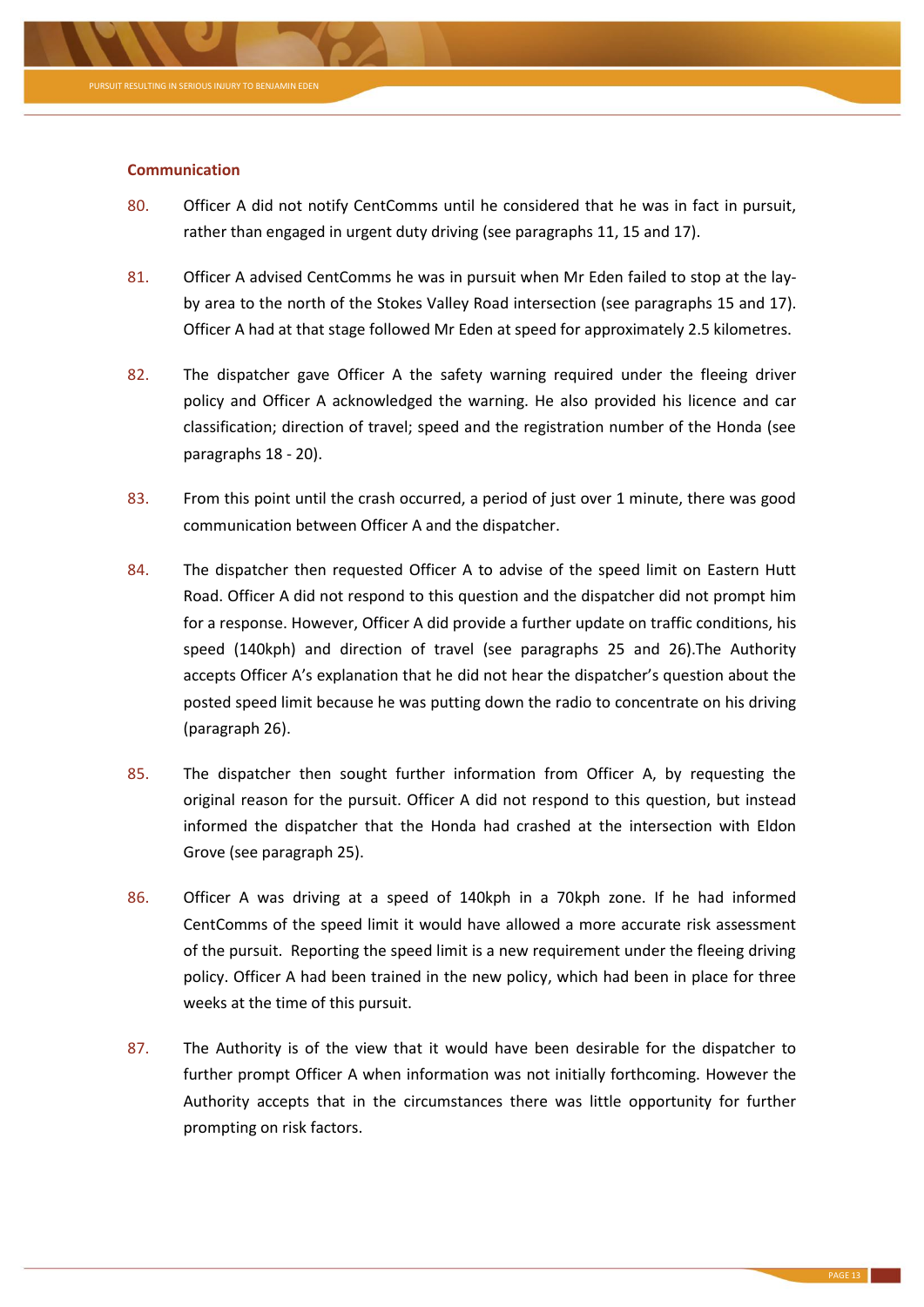#### FINDING

Officer A complied with the fleeing driver policy in respect of communication as far as he was able to in the circumstances.

#### **Speed and manner of driving of Officer A**

- 88. The fleeing driver policy requires officers to drive in a manner that prioritises the safety of the public and staff. In accordance with this policy, Officer A kept the patrol car's warning lights and siren activated at all times during the pursuit (see paragraph [14\)](#page-1-4).
- 89. Officer A reached speeds of 140-150kph on a road with a speed limit of 80kph, which changes to 70kph shortly before the intersection with High Street (see paragraph [21\)](#page-2-3). The following factors increased the risk associated with driving at those speeds:
	- Officer A was alone, which meant he had to communicate with CentComms as well as concentrate on his driving;
	- he had to negotiate two roundabout intersections during the pursuit; and
	- whilst the lighting was good, there were increased hazards associated with driving at night.
- 90. The following factors decreased the risk:
	- Officer A was familiar with the area (see paragraph[s 14](#page-1-4) and [25\)](#page-3-3);
	- the road was for the most part open and flowing, with no feeder roads during the pursuit phase;
	- the road was largely free of residential and industrial buildings;
	- there was minimal traffic; and
	- the weather conditions were fine and the road was dry.
- 91. Notwithstanding Officer A's on-going risk assessment, the Authority is of the view that his speed of 140–150kph whilst lawful, was undesirable.

#### FINDING

The speed at which the patrol car was driven, whilst lawful, was undesirable.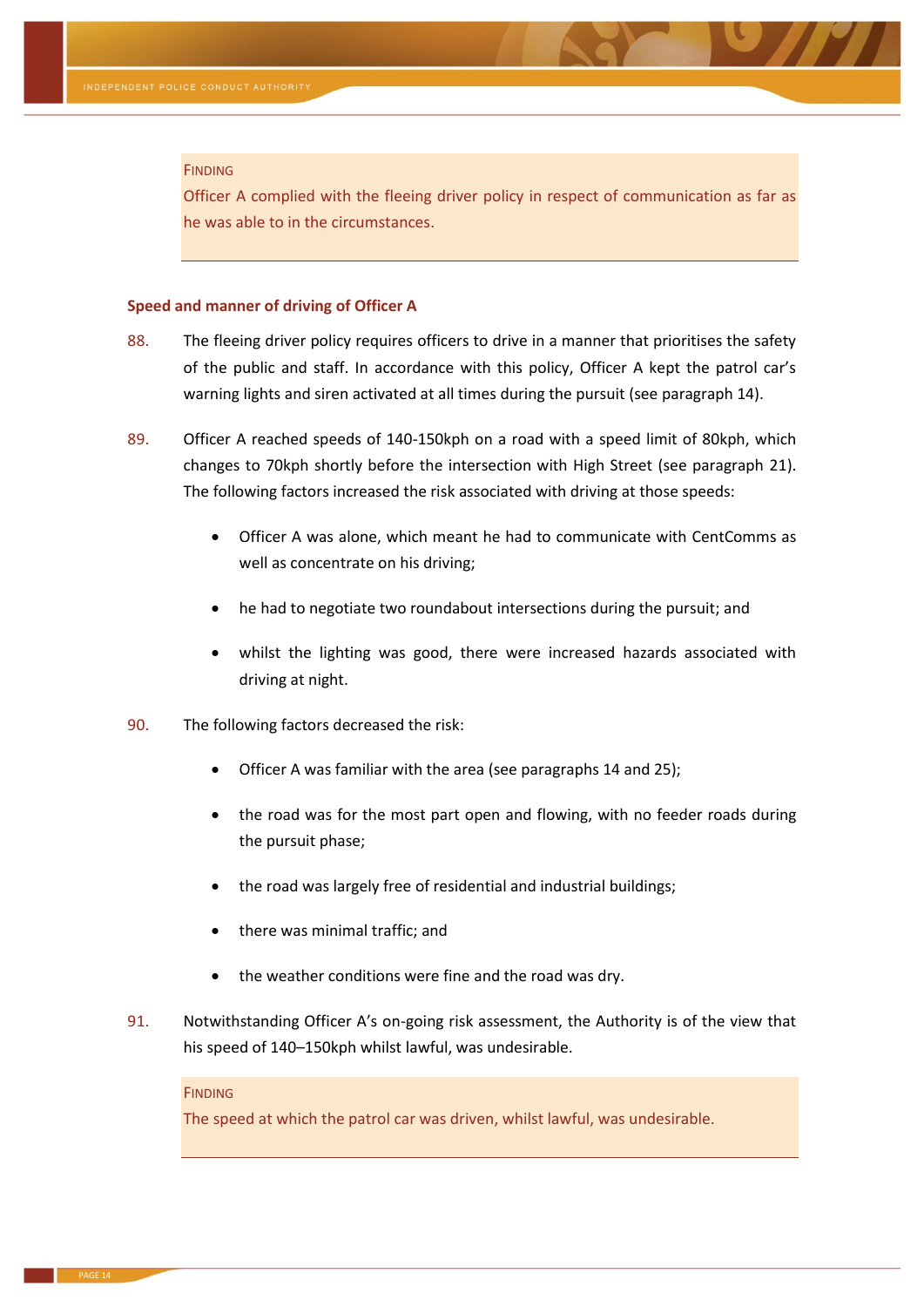

#### **On-going risk assessment and the option of abandoning pursuit**

- 92. Officer A carried out ongoing risk assessments throughout the pursuit, as required by policy (paragraph [22\)](#page-2-4).
- 93. The pursuit ended when Officer A discovered Mr Eden's car crashed into a concrete power pole.
- 94. Officer A had already decided to abandon the pursuit if he could no longer see Mr Eden's car after he had negotiated the adjoining bends on Eastern Hutt Road (see paragraph [24\)](#page-2-5).
- 95. Officer A provided CentComms with information relating to the pursuit, but did not hear the question relating to speed limit. This information would have enabled the pursuit controller to make an informed decision about continuation or abandonment of the pursuit (see paragraphs [25](#page-3-3) and [26\)](#page-3-2).

# **FINDINGS**

Officer A carried out ongoing risk assessments in accordance with policy.

The pursuit was over before the pursuit controller could be provided with adequate information to make a determination on abandonment.

#### CONCLUSIONS

- 96. Officer A was not justified in driving at speed, without his lights and siren activated, in an attempt to catch up with Mr Eden, prior to the commencement of the pursuit.
- 97. Officer A was justified in law and under Police policy in commencing the pursuit.
- 98. Other than the high speed reached by Officer A, the pursuit was conducted largely in accordance with policy.
- 99. Pursuant to section 27(1) of the Independent Police Conduct Authority Act 1988 (the Act) the Authority has formed the opinion that:
	- The actions of Officer A in driving at speed without warning devices activated was not justified; and
	- The speed reached by Officer A during the pursuit, whilst lawful, was nevertheless undesirable.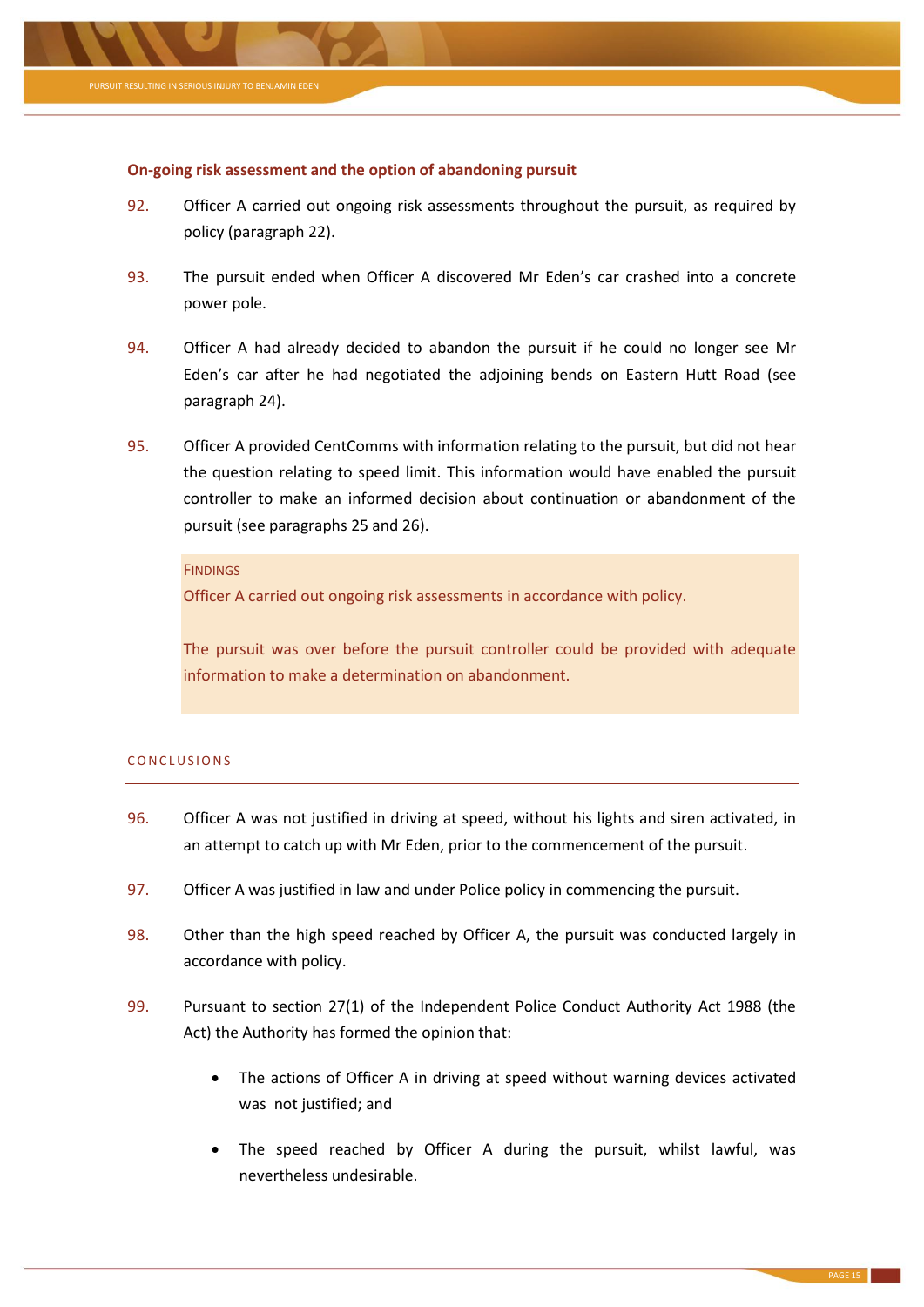

100. Pursuant to section 27(2) of the Act the Authority recommends that:

- Officer A is provided with remedial training to address the need to have warning devices activated continuously when driving over the speed limit in the discharge of his duties;
- Police continue with the implementation of hands free technology in all operational vehicles.



HON JUSTICE L P GODDARD

**CHAIR** 

INDEPENDENT POLICE CONDUCT AUTHORITY

22 NOVEMBER 2011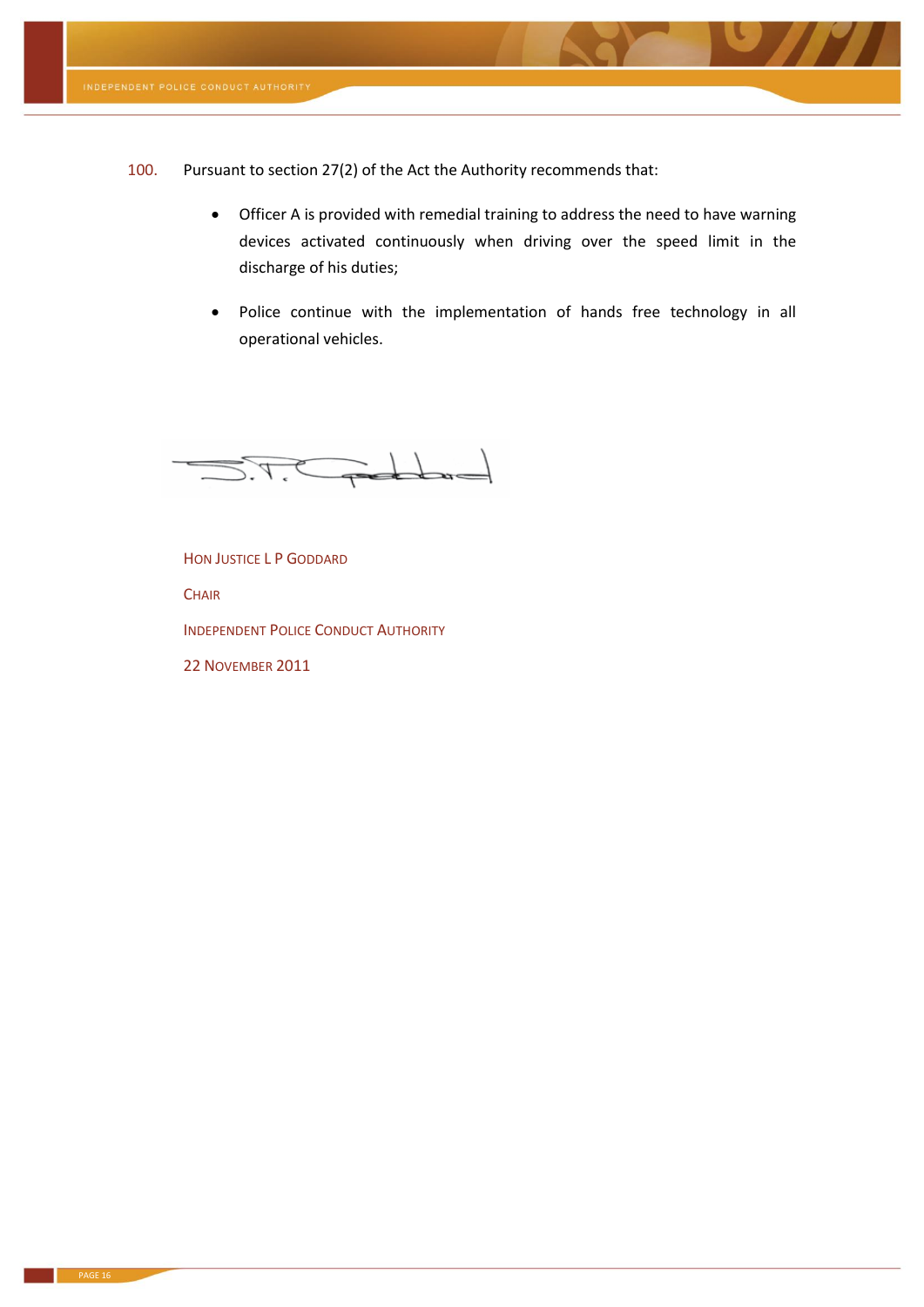

# About the Authority

# WHO IS THE INDEPENDENT POLICE CONDUCT AUTHORITY?

The Independent Police Conduct Authority is an independent body set up by Parliament to provide civilian oversight of Police conduct.

It is not part of the Police – the law requires it to be fully independent. The Authority is chaired by a High Court Judge and has other members.

Being independent means that the Authority makes its own findings based on the facts and the law. It does not answer to the Police, the Government or anyone else over those findings. In this way, its independence is similar to that of a Court.

The Authority has highly experienced investigators who have worked in a range of law enforcement roles in New Zealand and overseas.

# WHAT ARE THE AUTHORITY'S FUNCTIONS?

Under the Independent Police Conduct Authority Act 1988, the Authority:

- receives complaints alleging misconduct or neglect of duty by Police, or complaints about Police practices, policies and procedures affecting the complainant;
- investigates, where there are reasonable grounds in the public interest, incidents in which Police actions have caused or appear to have caused death or serious bodily harm.

On completion of an investigation, the Authority must determine whether any Police actions were contrary to law, unreasonable, unjustified, unfair, or undesirable. The Authority can make recommendations to the Commissioner.